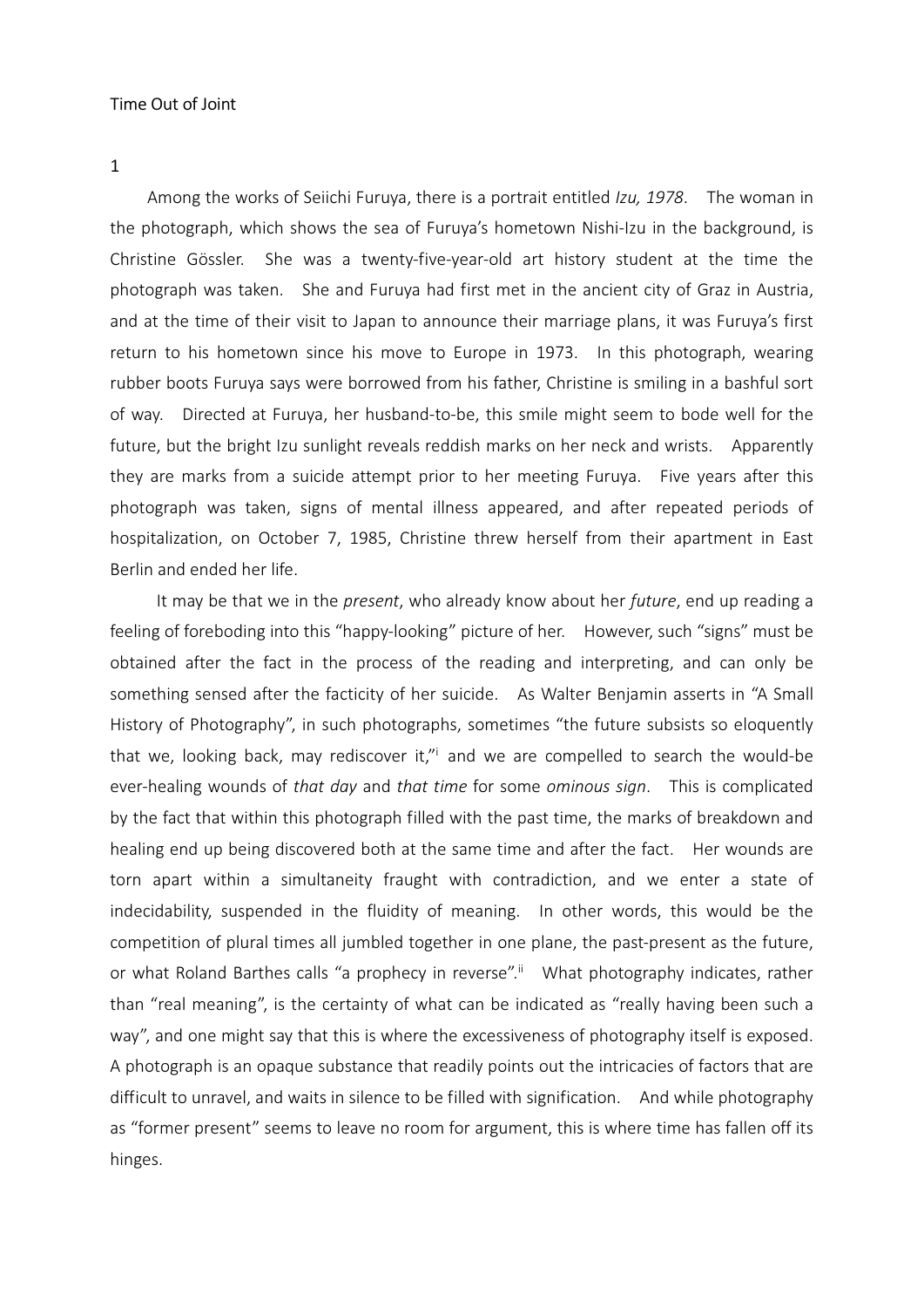In 1997, the twelfth year after Christine Gössler's death, Furuya produced a privately printed file called *Portrait von Christine* as a way of examining the "event". It is an investigative report covering a seven-and-a-half-year period, from their first meeting, through marriage, childbirth and illness, all the way up to her suicide, and besides containing previously unsorted photographs, this file also brings together various fragments of "events" that pertain to Christine, including their notes, letters and diaries. The negatives, material evidence that they are, were apparently left untouched in the corner of a room for years, and it was not until Furuya began looking back through them that he made notes of dates and places. Something was occurring that day, that time, but Furuya had no choice other than to delay the comprehension of the significance of his witnessing. Because his presence was followed by his seeing, too late, the left-behind "former present"; and this kind of temporal deviation is perhaps essential to the experience of looking at photographs. At this point, the photographer Seiichi Furuya, rather than being a "taker" of photographs, becomes a "re-viewer" of them. Furuya sheds light on the "event", searching carefully through the remaining traces like a detective hunting for clues; and yet, his being at the center of this vortex is the very reason it is necessary to distance himself from it. As both detective and witness, and furthermore as a party directly involved in the "event", Furuya, while accepting the conflicting, dual demands of moving closer and keeping distance, had no choice but to start the work of rereading. It is in this paradox-laden closeness that the first-person narrator cannot help but break apart.

 The connections existing between Furuya and Christine were concluded at a point in the past; only those relations mediated by the camera have been preserved, as photographs. We may speak of this as a "former present", separated by a distance so far removed from the present as to be beyond recovery, a trace of the "scene of a crime" that Benjamin observed in photographs. No certain proof of an "event" is projected there; all that is certain is that something has occurred in that place. The fact that it is "already finished" then arouses the kind of discomfort one feels on seeing the "scene of a crime" after the fact, and this discomfort itself demands for the filling of its meaning. In honing his eye on the left-behind and after-the-fact as photography, Furuya is pursuing the work of bringing distinctness to things long submerged deep within his memory. It is precisely in the *non-central* details of enlarged photographs where the trigger that frees up memories buried in time's depths makes its furtive appearance. In the calendar hanging on a wall, in his son's freshly cut hair, in birthday candles, the length of the grass in the garden, the street signs of the town, in all these things lie hidden clues of when and where it was. To state it more clearly: lying dormant in abundance in photographs, there are things one loses sight of even though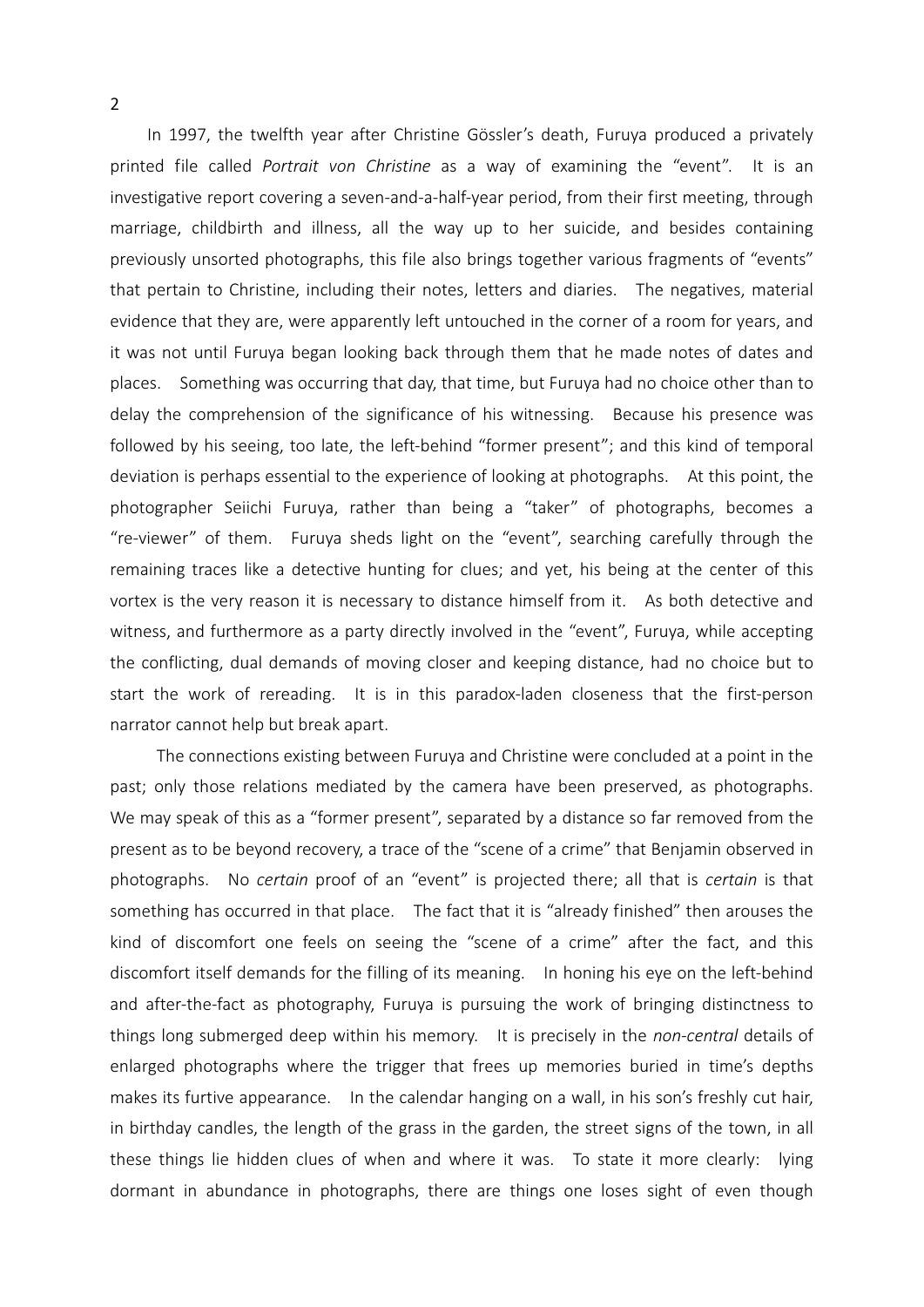nothing is hidden, and these only exist as "rediscovered things". Things that one would only think of as insignificant or lacking in importance are, through focusing on left-behind photographs in the present, at last processed and discovered for their meaning.

It is therefore likely that even unreproduced pasts, existing in the gaps between plural photographs, may be invoked through the externally marked trace that is the photograph. Scraps of memory, having turned into others' possessions, gnaw at the membrane of oblivion and recur as instances of the Uncanny (Freud's das Unheimlich). And it is certainly the case that an encounter with this kind of past is something that is made in its distance from the present. It may be that oblivion itself makes recollection possible, and that the *lag* following an "event" is precisely what makes possible the recounting of it. On looking again, after some time has gone by, at photographs one has taken in the past, once-familiar sights come back as things estranged. Furuya himself describes it "like meeting my lover after a long time apart," and perhaps the Uncanny that blends farness and nearness is a kind of transient time, in which the absent dead may live again.

The photography books put out by Furuya until now have used the same photographs repeatedly; this is probably due to his relationship with Christine Gössler via "death" being in a state of constant change. With each iteration of these countless photographs that are assigned places of residence as "works", a continual slippage from original location is generated; and so, after having given them careful viewing, it becomes necessary to view them once more, and this is repeated again and again. The traces of the past persist ceaselessly, taking on in different forms with each iteration and reincarnation. As Furuya states, "I started off trying to clear up things that were mysterious, and by doing that, I ended up calling forth even more mysterious things," and so, what was once an ending is linked to the following beginning, and everything is newly in conflict. There are no objective, firm truths to be attained, and through the mediation of photography all that comes to the surface for Furuya are doubtful truths. Therefore the "events" have neither time limitation nor clarification, and this becomes an act of approaching with no point of arrival. Although the past severed from the present always remains the past, it may cling persistently to the present. When talking about the lost, incurable past, consciousness and language always lag behind, and with regard to the "event" come to a halt in a state of imbalance. Therefore the left-behind photographs are neither laden with complete significance nor stopped or fixed, rather they are held within a suspension-pointed punctuation, and they exist simply as a continually arriving newness. With their leaving behind of places in the endlessly returning past, we can speak of Furuya's photographs as wide open, leaving specific significance as-is with the possibility of "variability".

Ever since his wife's abrupt parting, it seems that Furuya has continually used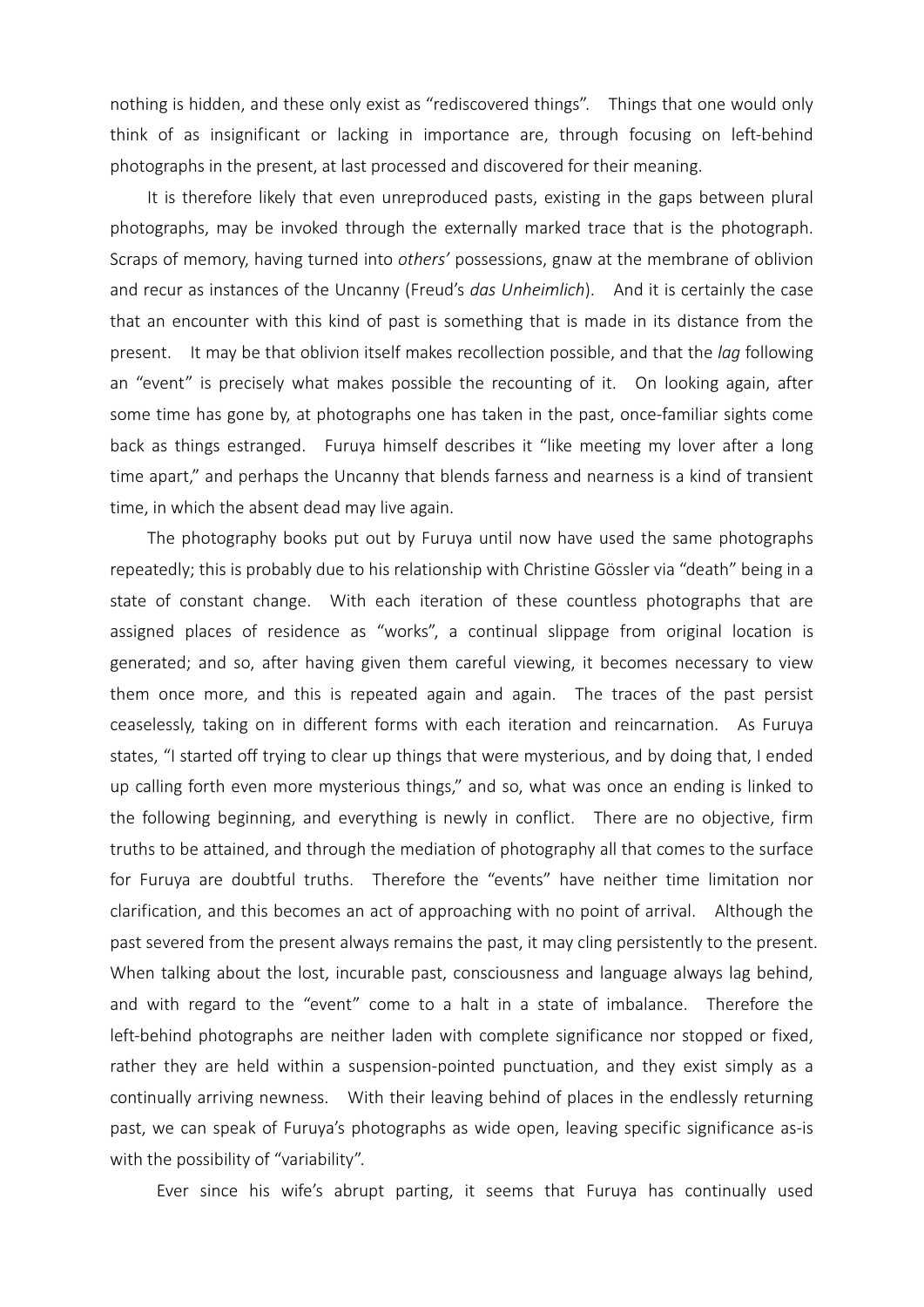photography as an external memory storage device with which to toss about memories in a search for internal fulfillment. It is an activity like the peeling of a scab that has started to harden. Through innumerable re-viewings, Furuya hauls in the densely tangled threads of memory and then begins reweaving, from the points of their unraveling, a "present that coexists with the past". He is playing on endless thematic variations via photography, and it is as if he performs a kind of re-processing that brings out fresh, yet-unprocessed differences within photographic images that are supposed to have been previously fixed. It is something that occurs through remaining latent over a long period of suspension, stocking up energy for surfacing, and waiting for the time of actualization. Within one photograph multiple layers of heterogeneous times are piled up, like geological strata, and Furuya, with his eye persistently focused on them, seems to run along their fault lines. This appears to be a repetition of the shooting/development process that is supposed to have been carried out already: the refocusing, enlarging and bringing out of the excess remaining in the photographs. In and out of photographs of never-ending richness, Furuya's steps carry him beyond dead-ends to ever deeper places . . . and while he is neither able to recount at each occasion nor find completion, he makes the choice to move onward. To re-start, each time, in his own present.

## 3

Furuya says that sometimes he feels the portrait of Christine hanging on a wall in his house is asking him something. And that those eyes that stare at him have made him face the photograph on countless occasions, never letting him forget her. This rather strange look, from the eyes of one who is both there and not there, is not something that would occur only within Furuya's subjectivity. This may be a characteristic effect of photographs that have ways of bringing into existence that which no longer exists. Roland Barthes recounts this kind of experience in Camera Lucida:

I then had the certainty that he was looking at me without however being sure that he was seeing me: an inconceivable distortion: how can we look without seeing? One might say that the Photograph separates attention from perception, and yields up only the former, even if it is impossible without the latter  $\dots$ .<sup>iii</sup>

Although for Barthes nothing is being seen, he layers his own confrontational, straight-in-the-eye look with the photograph look. What Furuya has seen in that portrait of Christine, in those eyes that seem to stare back at us from within the photograph, must be an empty, unfocused look. The look in Christine's eyes at the instant of the shutter's opening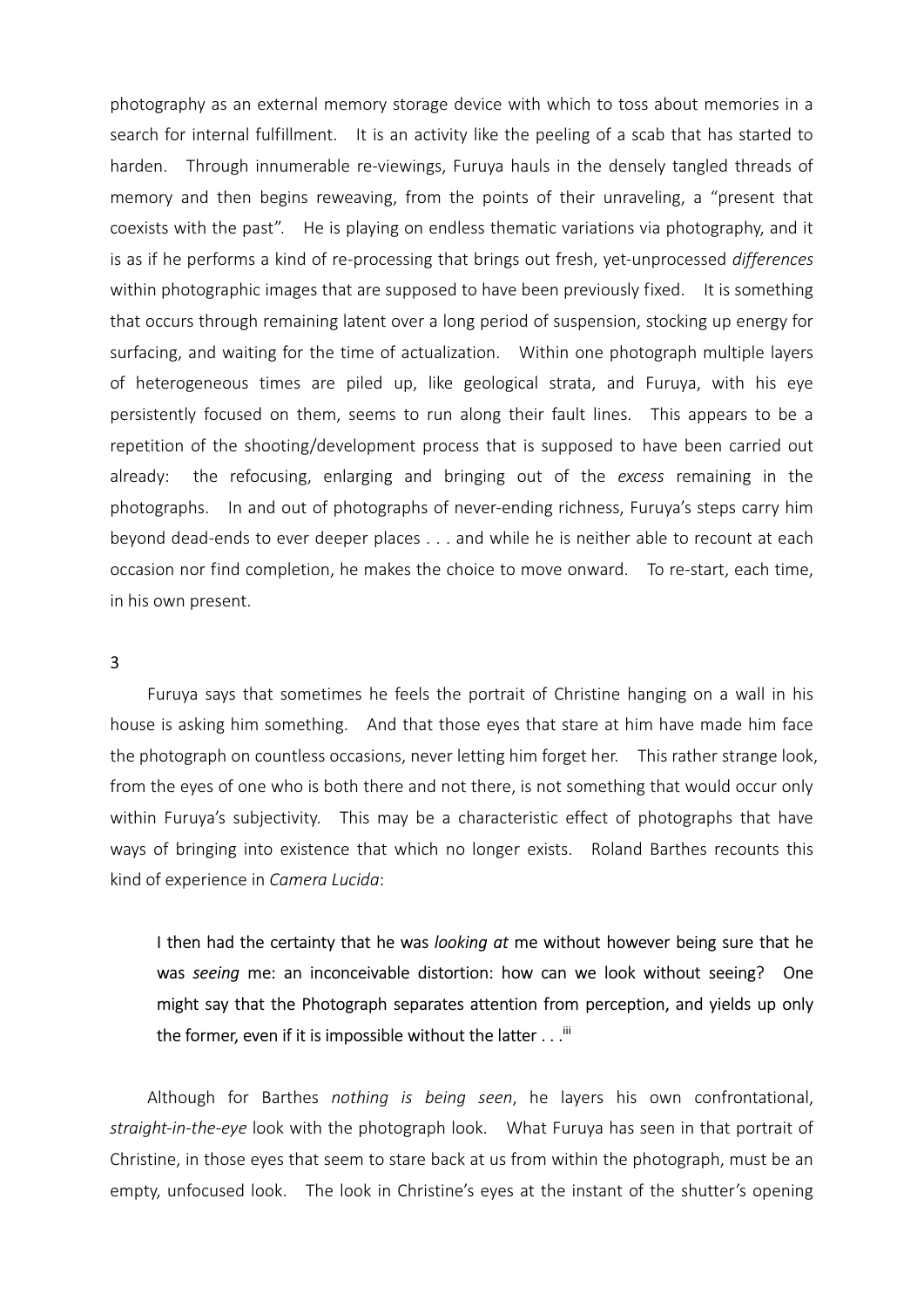was severed from the receiving Furuya, and her look is still there, "like the delayed rays of a star."<sup>iv</sup> Barthes refers to this strange look that seems to stare at the past within the present as being "noesis without noeme, an action of thought without thought, an aim without a target." $v$  And this is because through the pulling apart of her and the object of her looking, that look becomes suspended and abides in a never-tranquil state. The shutter, in one instant, seals her present and transfigures it into a "passed past", and both the time and the look are thereby engorged. Without any linking of focal points, seeming *even now* to stare at what is absent *here-and-now*, this is a look of madness. Her look is only once, and it lingers on and on. Thus, it is not a look of madness from the eyes of the mentally ill Christine that is being conveyed; rather it is that the look in a photograph is always pregnant with such madness. And as her madness and the madness that the photograph itself is pregnant with exist as double-exposed in the portrait of Christine, with yet deeper dangers lurking, it is that silent persistence itself that continually invokes the discomfort of the viewer. Since only the "looking at" is held there, it is only the naked seeing that lacks "action of thought" that penetrates the distance of time and shoots through the viewer who comes to meet it. The visual exchange is severed, and "She of the Photograph", transformed into the other, awaits in utter stillness eyes directed at her, thereby disrupting the present time of the viewer. Although Christine has been kept as an object, in negatives and prints, as "something that can never return again", perhaps as if defying her objectness itself, she is there, ceaselessly casting a look in Furuya's direction.

The "passed past" is no longer the object of reality, nor does it exist *here-and-now*. But, as Barthes says, since the photography medium (spirit medium) has the strange capacity to prove the here-and-now, with absolutely "clear evidentiality", that the photographic subject "once was", the photograph-attached Christine may well continue to face Furuya with all her surviving, still real-seeming potentiality. While located decisively apart from the world of the living, the deceased settles within him, arriving as a sort of echo. This kind of visitation of the dead becomes possible as far as one's eyes are stolen by her look, which seems to stare back from the threshold of absence and existence, and Furuya, because he is compelled to position himself there, becomes the recipient of the repercussions of the past. "Christine", as the other that cannot be internalized, is something anchored within Furuya, and is itself the actualized power that occasions the boundary of past and present, where the "passed past" recurs endlessly in present tense. Photography is not only the persistent preserving of single cross-sections of the past; it is a device that draws in the viewer and returns them through a labyrinth of discontinued time. The passed past draws out real-seeming aspects by being connected with the present of the eyes, and conversely, the present demands constant reconstruction via the past. Thus the past is not a "present that has ceased existing", but can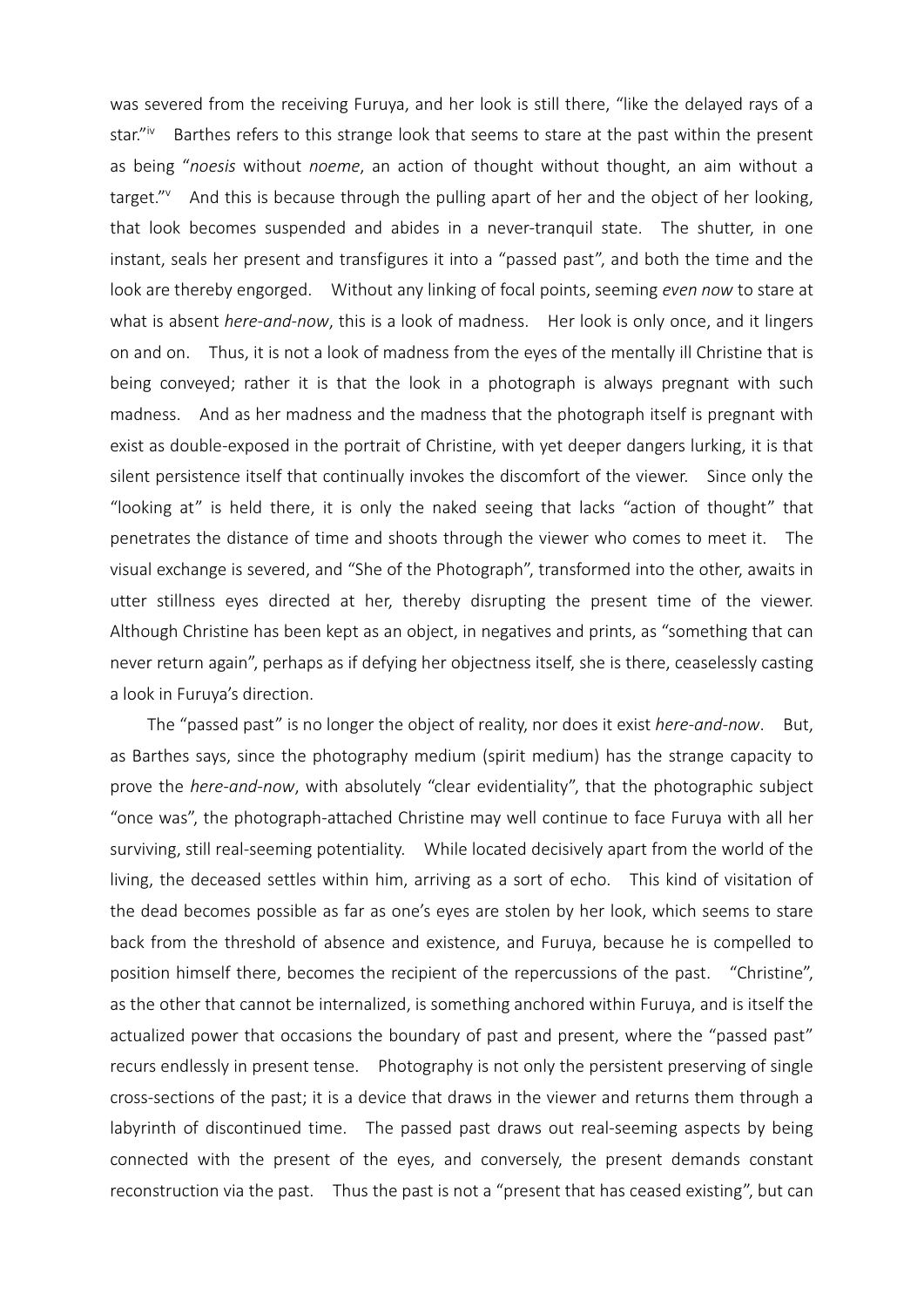be spoken of as something that stays on without disappearing and that continues now to be pregnant with the seeds of the future. This simultaneity of the "already passed" and the "yet to come" might even be spoken of as the inherent life quality that animates photography.

However, the grieving, the soothing, the past-tense memories of "Christine", who has no words to speak for herself, are a form of rumination, what Derrida calls the "interiorization of the other in memory (*Erinnerung*)"<sup>vi</sup>, and would amount to nothing less than having to lose her twice over. Rather than making a stable place to be within oneself, and constricting it as a story of sorrow, instead to continue undergoing recognition via difference while allowing recollection to arise from external traces: this is a transcribing of the deceased without being internalized under the subject, a continuing defiance of reconciliation with a singular "event". It is mourning as a time that can be lived. Furuya welcomes the deceased into a time that flows fluidly from past to future, and while meeting all over again that past that has gone passed so irrevocably, he is continually dislocating the stable present time. There the tense is destroyed, and as when Hamlet screamed, "The time is out of joint," on the arrival of the ghost, the time of the dead ones may be made apparent. Stated in another way, this is a blending of differing, plural times, a kind of strangely twisted "photograph time". And then, although the persisting portrait of Christine, which has been spread across the world through the material of the photograph, is a "lifeless thing", perhaps it has a kind of ghost-like, long-lasting "life-after-death" existence.

## 4

What was once a family photograph, on the occurrence of an "event" was transformed into a portrait of the deceased; and after a long time had passed this became a "work" of Seiichi Furuya. The fact that the portrait of she who departed first is put out into the world by Furuya, who was left behind, likely relates to what Derrida calls "a responsible decision".

. . . a responsible decision must be that im-possible possibility of a "passive" decision, a decision by the other in me that does not exonerate me from any freedom or any responsibility.<sup>vii</sup>

This is a paradoxical decision made at the point where passivity and activity are inseparable, and here it can only take on a form that echoes the call of her who arrives in and inhabits Furuya. While compelled to transfigure through Furuya's relationship with Christine, the countless photographs have continued, even as they infix hesitation and perplexity, to open themselves toward the viewer.

The photography book Furuya published in 2004 was entitled "alive". From the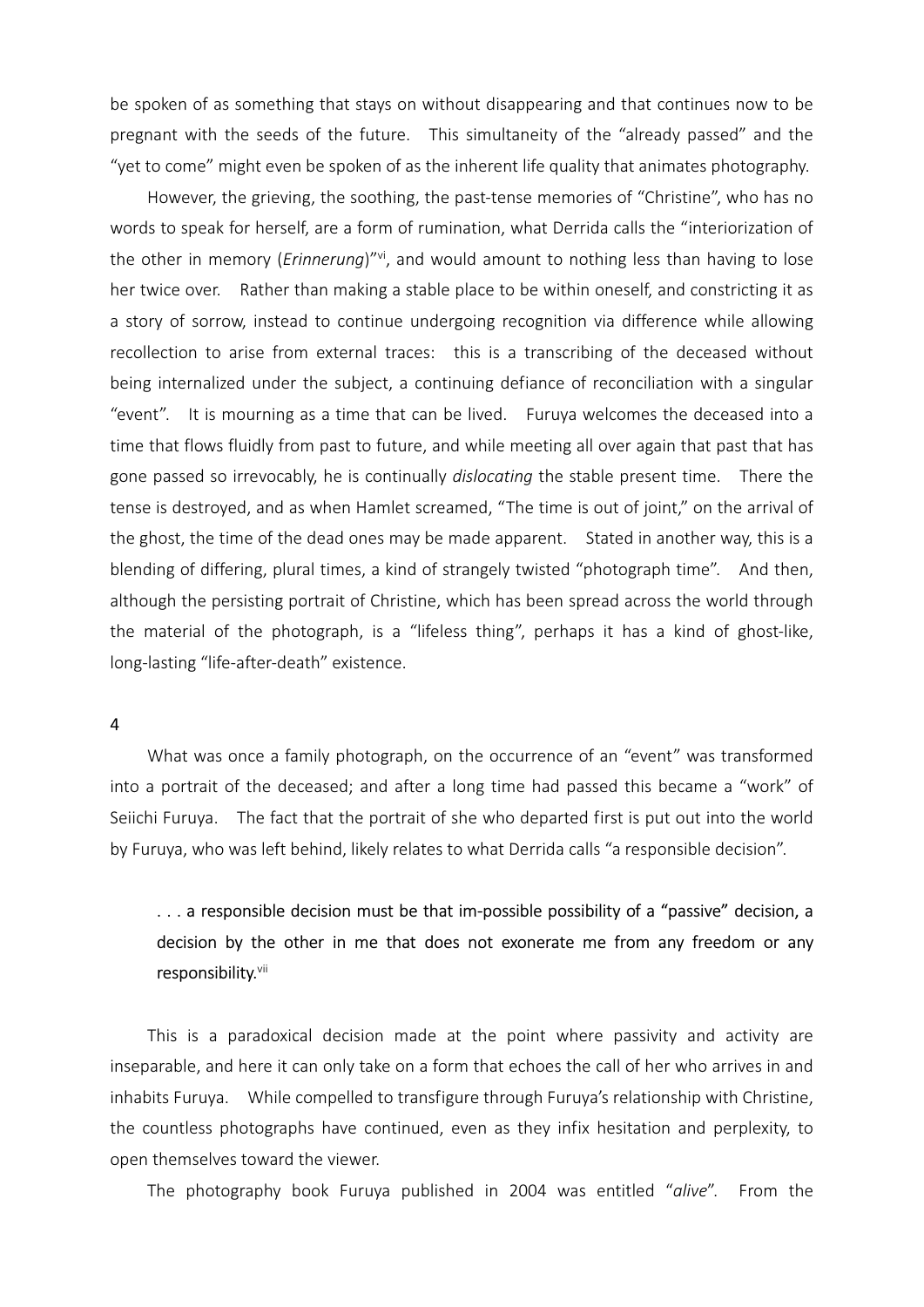selection of this title, almost twenty years after being bereaved of his wife, it seems that he is receiving something from her, that he, who is "still alive", is being brought out into the light. Furuya seems to be discovering the shape of the future dead self, which lasts longer in the material of the photograph than the things that are photographed. Christine brought an end to her life ahead of Furuya, and the one left behind is living out the reprieve until his own eventual death. While there can be no doubt that it was suicide, that she killed her self, she could not complete her own "death". That is to say, the person attending the "death", and receiving it as an "occurrence" was an intimate other, not the deceased herself. In the first place, the deceased oneself is not possible, and this name that is already no longer acknowledged by the deceased oneself would be taken on by others as well. The "deaths" that cannot be fulfilled either by being made one's own, or through assignment to another, are in this way impossible "events". Jean-Luc Nancy, in La communauté désoeuvrée (The Inoperative Community), states that "the impossibility of making a work out of death is inscribed and acknowledged as 'community'," and that this "community is revealed in the death of others."<sup>viii</sup> In other words, it is when the unaccomplished "death" of the deceased is acknowledged without having been transferred to others that the "death" is revealed as a communal "event" and is "shared". Just as the shutter separates this side from that side, the dead and the living are parted by the singular "event" of "death", and the only way we die in the world is as individuals. Furuya, through fixing his view on his meeting and parting with Christine, seems to be contemplating the other "death" that exists within him, and as well, our state of existence, which is necessarily both separate and finite. In the present, Furuya's lens appears to be directed at things that live (i.e., things that will die) in a kind of process of gradual collapse. In mutual separation, one-by-one, finite parties resonate mutually, and places seeming to breathe with a living, strangely quiet "death" rise up from the spaces in these photographs.

The constant of being late for the "events", the living of the other's death, the being divided from the other, and further the impossibility of existing except as in the middle of the relationship with the other, these are just the same as given conditions that are inescapably compelling in our lives. While contemplating the "deaths" that are "shared" as the limit of what can be concluded alone, it may be that Furuya lives this finiteness as a given. And then, so as not to lose her again, he seems to listen for the pulse in the left-behind photographs, and keeps on walking, in a single-track time that is trespassed by all manner of non-presents, in a "time out of joint". Wondering wryly to himself about his getting involved with a woman and his becoming a "photographer" in a foreign land . . .

© Masashi Kohara, 2007